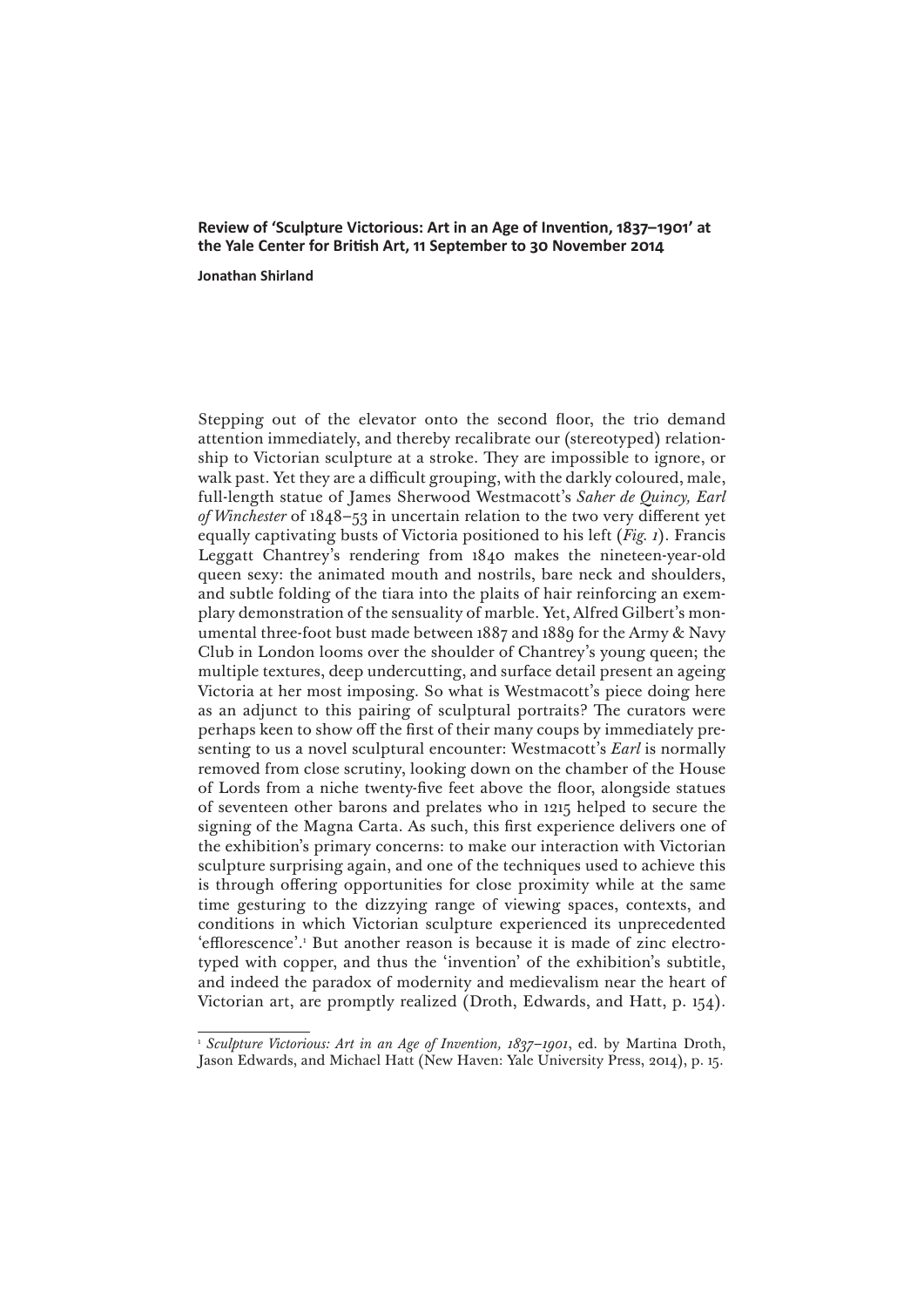

*Fig. 1*: 'Sculpture Victorious: Art in an Age of Invention, 1837–1901' exhibition at the Yale Center for British Art, on display 11 September to 30 November 2014. Image includes Alfred Gilbert, *Queen Victoria*, 1887–89, marble, on loan from Army & Navy Club, London; and James Sherwood Westmacott, produced by Elkington, Mason & Co., *Saher de Quincy, Earl of Winchester*, 1848–53, zinc electroplated with copper, with gilding, on loan from the House of Lords, London.

The surface of Westmacott's figure, like many in the exhibition, is both intriguing and troubling with the detailing of chain mail impressive despite the sensation of proximity to a cheap substitute for bronze. Then one sees through the rectangular openings of Louis Kahn's celebrated architectural design for the YCBA glimpses of Harry Bates's *Pandora* on one side and Hiram Powers's *Greek Slave* on the other, and the ambition of this exhibition starts to come into focus. Across 132 objects in the fairly modest physical space available on the second floor of the YCBA, 'Sculpture Victorious' strives to convey the sensation of national monuments, the scope and scale of the British Empire, ecclesiastical patronage, private residences, the House of Lords, and men's clubs, alongside the recognition of the daily presence of sculptural imagery in everyone's pockets. It is not just the ubiquity of Victorian sculpture that feels daunting; it is also the corollary sensation of sculptures as sites of very different types of daily, weekly, and annual rituals during Victoria's reign.

As you enter this first bay more fully, another central theme of the exhibition — the technologies of reproduction that transformed Victorian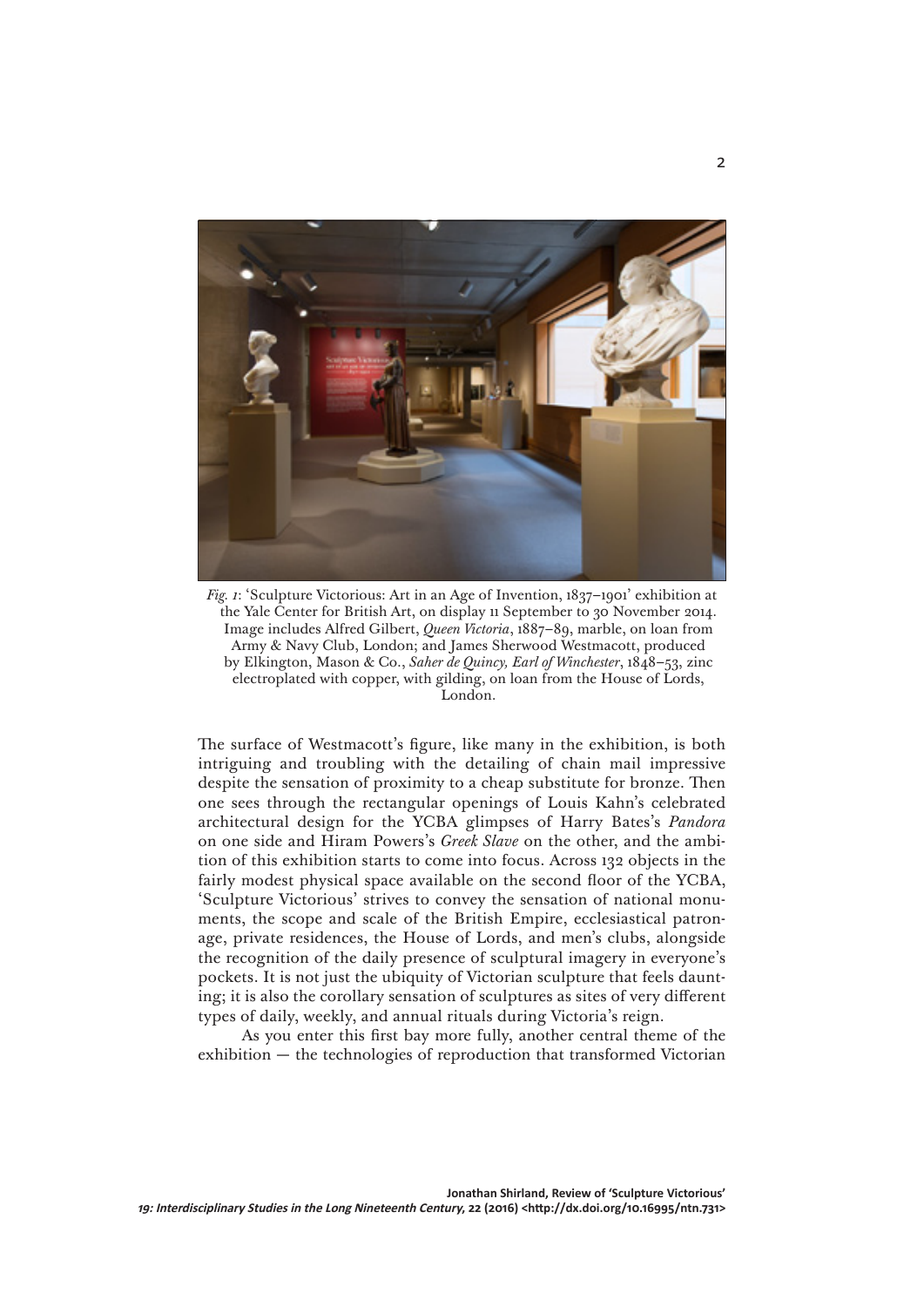sculpture into a myriad of sizes, shapes, and materials  $-$  is enforced by the inclusion of Benjamin Cheverton's reduced, ivory version of Chantrey's bust. Once the process of its manufacture via the recently perfected reducing machine is registered, the pointing marks visible on Chantrey's 'original' seem more important, and the connection to Westmacott's *Earl* more profound. The cases of coins and medals to the right of the busts efficiently gesture to the scale of Victoria's image reproduction  $-$  the point being made that these objects should be construed as ubiquitous forms of relief sculpture — with examples from Hong Kong, Canada, Jamaica, Mauritius, and India jostling for attention. The range of media and techniques embraced by the exhibition — silver, fictile ivory, electrotype, bronze, alabaster, painted plaster, unglazed porcelain, copper, marble, majolica is one of its great strengths, and is a consequence of its determination to productively complicate the relationship between the unique artisanal object and manufactured multiples. Clumsy art/industry dyads are neutralized and replaced by a more complex appreciation of the interplay and alliances between individual sculptors and commercial manufacturers. It is in this respect that the exhibition is more about objects than sculptors, even though some great Victorian practitioners are represented. The emphasis on reproduction and reproductive technologies has the surprising effect of bringing the actual makers of the objects and their relationships to the resistant surfaces back into view — the sites of production and manufacture. The stars of the show are Minton, Coalbrookdale, and Elkington as much as they are Chantrey and Gilbert, particularly at the YCBA because of the smaller number of 'blockbuster' pieces compared to Tate Britain's version. But I wish the curators had gone further in pushing this reorientation with even more photographs of studios and workshops and even more mining of trade manuals included in the displays. The inclusion of sample tools, raw materials, and an actual reduction machine would have enhanced this central concern of 'Sculpture Victorious' and helped to ensure that this valuable reminder that skill, material knowledge, and process are active agents even in the most commercial contexts does not over-romanticize the labour conditions most studio employees experienced.<sup>2</sup> Nevertheless, the elasticity of making, comprising so many different types of activity within the nexus of craft and industry, is wonderfully recovered by the exhibition and serves as a refreshing corrective to the more polemical voices of William Morris and Karl Marx that continue to dominate the historiography of the period.3

<sup>&</sup>lt;sup>2</sup> The curators are careful to emphasize in the catalogue the range of studio conditions in which the makers of sculpture worked in the nineteenth century. See Droth, Edwards, and Hatt, pp. 18–29.

<sup>3</sup> For a summary and a refutation of such narratives see Glen Adamson, *The Invention of Craft* (London: Bloomsbury, 2013).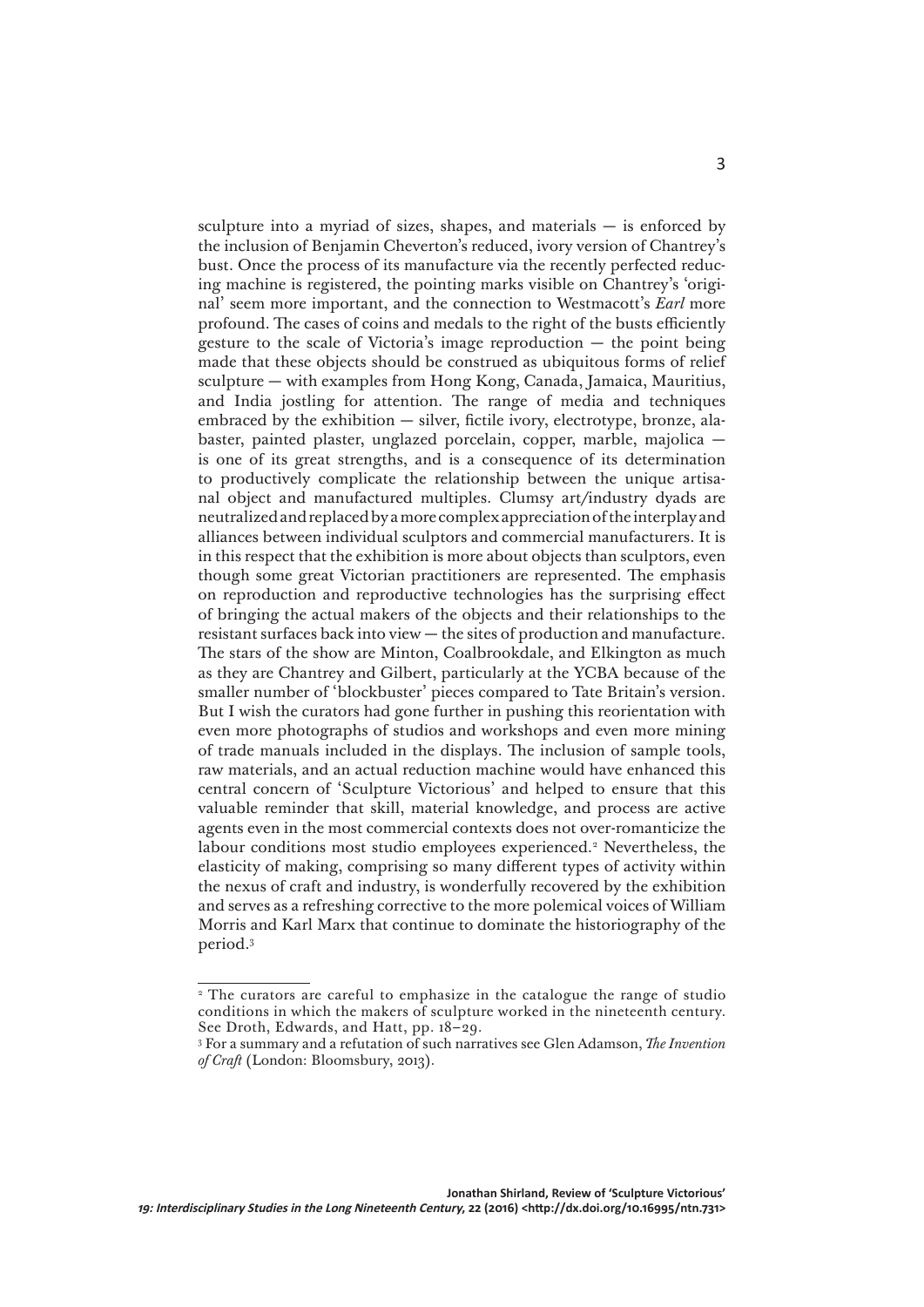The fact that this exhibition has been ten years in the making is reflected in its overly ambitious effort to address so many of the different ways in which sculpture has been productively reinterpreted by art historians since Benedict Read's defence of Victorian sculpture in the 1980s.4 The show benefits from the fact that three prominent figures in this re-evaluation — Martina Droth, Jason Edwards, and Michael Hatt — have shared curatorial duties and each of their voices is discernible for those familiar with their scholarly publications.5 Given its holistic approach to what counts as sculpture, vigorously striding across conventional boundary markers like display, material, and political significance, the exhibition is commendably coherent, but the decisions behind the inclusion of particular pieces over others are obscured somewhat by the extended periods of gestation from which the show has hatched, and are more reliant than other exhibitions on the weighty accompanying catalogue to justify the presentation of certain pieces when other landmark works are conspicuous by their absence. This sensation is perhaps more pronounced at the YCBA than at the Tate with works including Sir Frederic Leighton's *Athlete Wrestling with a Python*, John Bell's *Eagle Slayer*, and Sir William Hamo Thornycroft's *Teucer* only on display in London. There is also a tension in the exhibition's structure, since there is an implicit promise of a chronological survey of the best of Victorian sculpture, yet many big names are missing and the display at the YCBA is really built around a series of thematically driven case studies.

The second main room, in its examination of 'sculpture and national history', juxtaposes an amazing array of gaudy objects amid a kaleidoscopic trip through Victorian Britain — John Dando Sedding's *Pastoral Staff for the Bishop of St Asaph* from 1890, Edmund Cotterill's silver trophy commemorating the Eglinton Tournament from 1843, Paul Comolera's majolica *Peacock* produced by Minton and Co. from 1873 (*Fig. 2*), and an 1847 version of Hiram Powers's *Greek Slave* make for unexpected bedfellows. It is in this long but narrow space that the YCBA exhibition display deviates most conspicuously from the structured sections of the catalogue, with the examination of 'National Identity', 'Antiquity and the Ideal', and 'Craft and Manufacture' feeling rather too entangled with one another. But the ideological weight in this section is primarily put on the Great Exhibition in terms of the prominence of sculpture to it, and the curators propose that the aspiration to reproduce sculpture effectively and reach larger markets

<sup>4</sup> See, in particular, Benedict Read, *Victorian Sculpture* (New Haven: Yale University Press, 1982).

<sup>5</sup> For example, see Martina Droth, 'The Ethics of Making: Craft and English Sculptural Aesthetics *c*. 1851–1900', *Journal of Design History*, 17 (2004), 221–35; Jason Edwards, *Alfred Gilbert's Aestheticism: Gilbert Amongst Whistler, Wilde, Leighton, Pater and Burne-Jones* (Aldershot: Ashgate, 2006); and Michael Hatt, 'In Search of Lost Time: Greek Sculpture and Display in Late Nineteenth-Century England', *Art History*, 36 (2013), 768–93.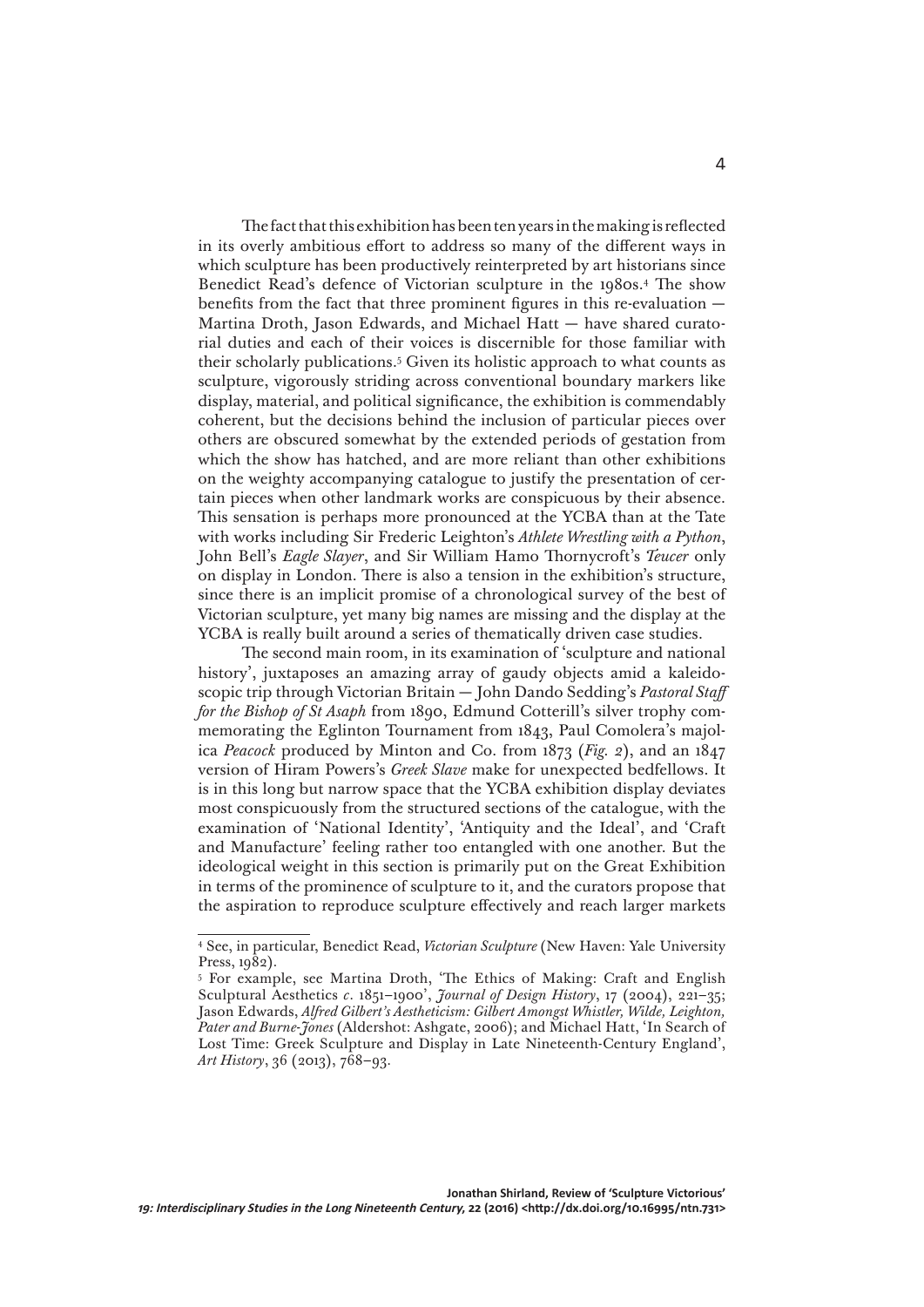

*Fig. 2*: Paul Comolera, *Peacock*, 1873, lead- and tin-glazed earthenware (majolica), The English Collection.

drove the development of a number of new inventions during this period, with the relationship between unique objects and manufactured multiples heralding an increase in quality and seriousness, not the reverse. All the pieces on display in this room point towards their own fascinating lines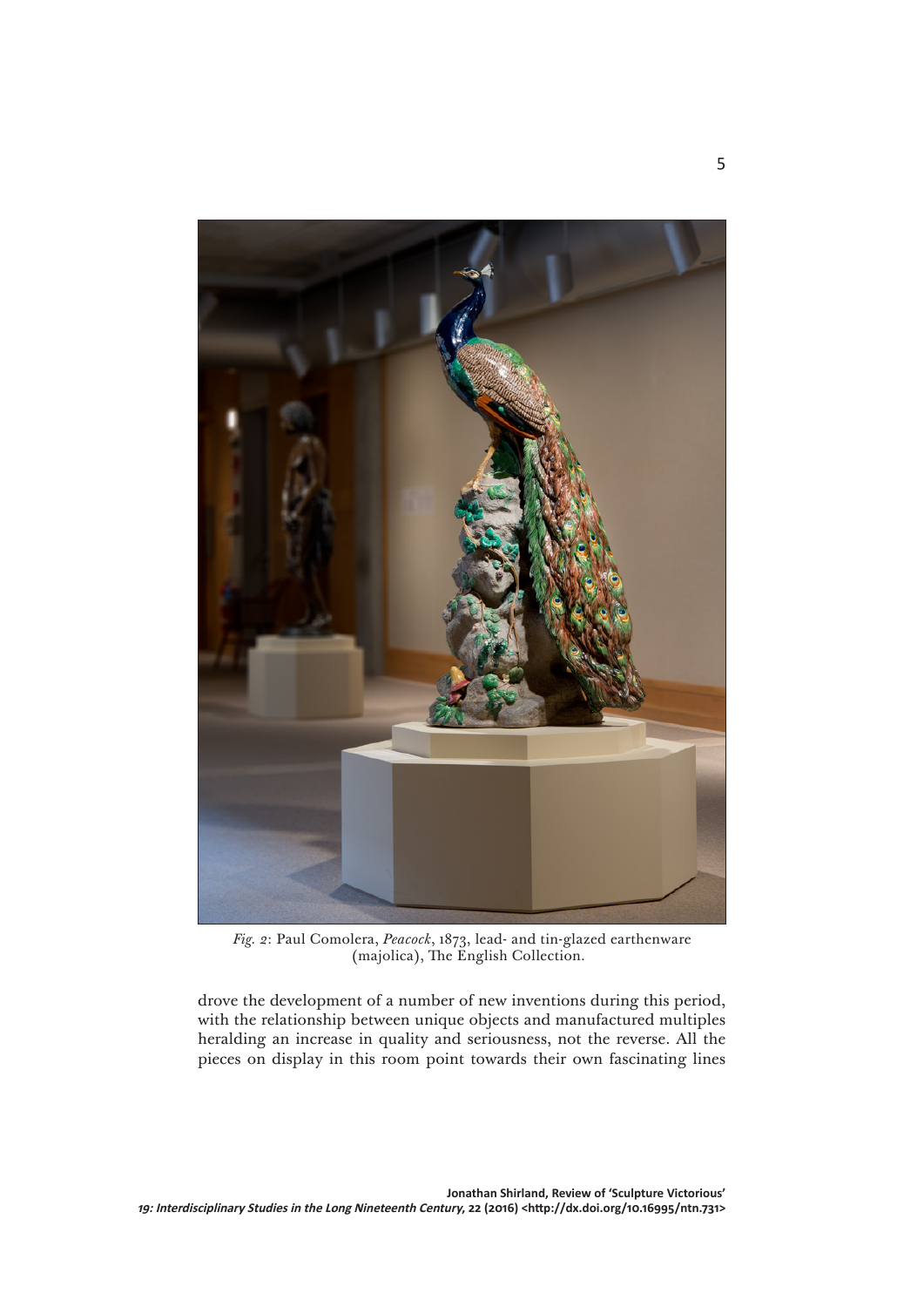of enquiry, but the visual highlight is the intimate juxtaposition of Bell's, Harriet Hosmer's, and Powers's enslaved female figures. The exhibition has to work hard to justify the place of the Hosmer and Powers statues in the history of Victorian sculpture given their fame and centrality to American sculptural historiography, but what a triumvirate they make in their beautiful circular arrangement.<sup>6</sup> All of these works are much written about, of course, but the juxtaposition is not only politically provocative; it also encourages close comparison of colour, texture, surface treatment, and anatomical tension in these three now iconic figures.

However, the exhibition then takes us in a different direction through a detailed exploration of the diversity of iterations and depictions of the *Greek Slave* specifically in circulation in the nineteenth century. This focus enables Droth, Edwards, and Hatt to persuasively position the work as the anchor of the 1851 Great Exhibition, and to dramatize the reproducibility of sculpture in both two and three dimensions, and the range of types of looking encouraged as a result. Panoramic engravings, woodcuts, stereoscopes, chromolithographs, ambrotypes, calotypes, daguerreotypes, newspaper supplements, Parian ware, appliquéd coverlets, even sheet music to accompany the 'Greek Slave Waltz' convey the extraordinary appeal of Powers's work as an image more than as a material presence. These reproductions, each with attendant changes in scale, medium, and mode of viewing, dismantle the notion of copies as only 'about' an absent original. Each transcription is not simply a substitute for the other, but rather a distinctive and privileged experience in its own right. Indeed, the lack of natural light and the inclusion of two comfortable armchairs, sideboard, and stereoscopic viewer in this section of the display serve to remind us of the often private, interior nature of looking at sculpture in this period. This 'domestication' of the cornerstone of the Great Exhibition strongly promotes the interrelationship of photography and sculpture as central to the latter's nineteenth-century 'victory' and the transcriptive processes by which objects were and are absorbed culturally. By so doing, the exhibition pulls off something quite audacious: the necessary reliance upon photographs, illustrations, and statuettes that almost inevitably accompany transatlantic exhibitions of sculpture is transformed from a practical weakness into a persuasive conceptual strength.

Just as these revelations are sinking in, the exhibition transports us again, moving from the Great Exhibition, via the bourgeois Victorian home, to the Crystal Palace, and subsequently to the Victoria and Albert

<sup>6</sup> For example, see Vivian M. Green, 'Hiram Powers's *Greek Slave*: Emblem of Freedom', *American Art Journal*, 14.4 (1982), 31–39; and Joy S. Kasson, 'Narratives of the Female Body: *The Greek Slave*', in *Reading American Art*, ed. by Marianne Doezema and Elizabeth Milroy (New Haven: Yale University Press, 1998), pp. 163-90.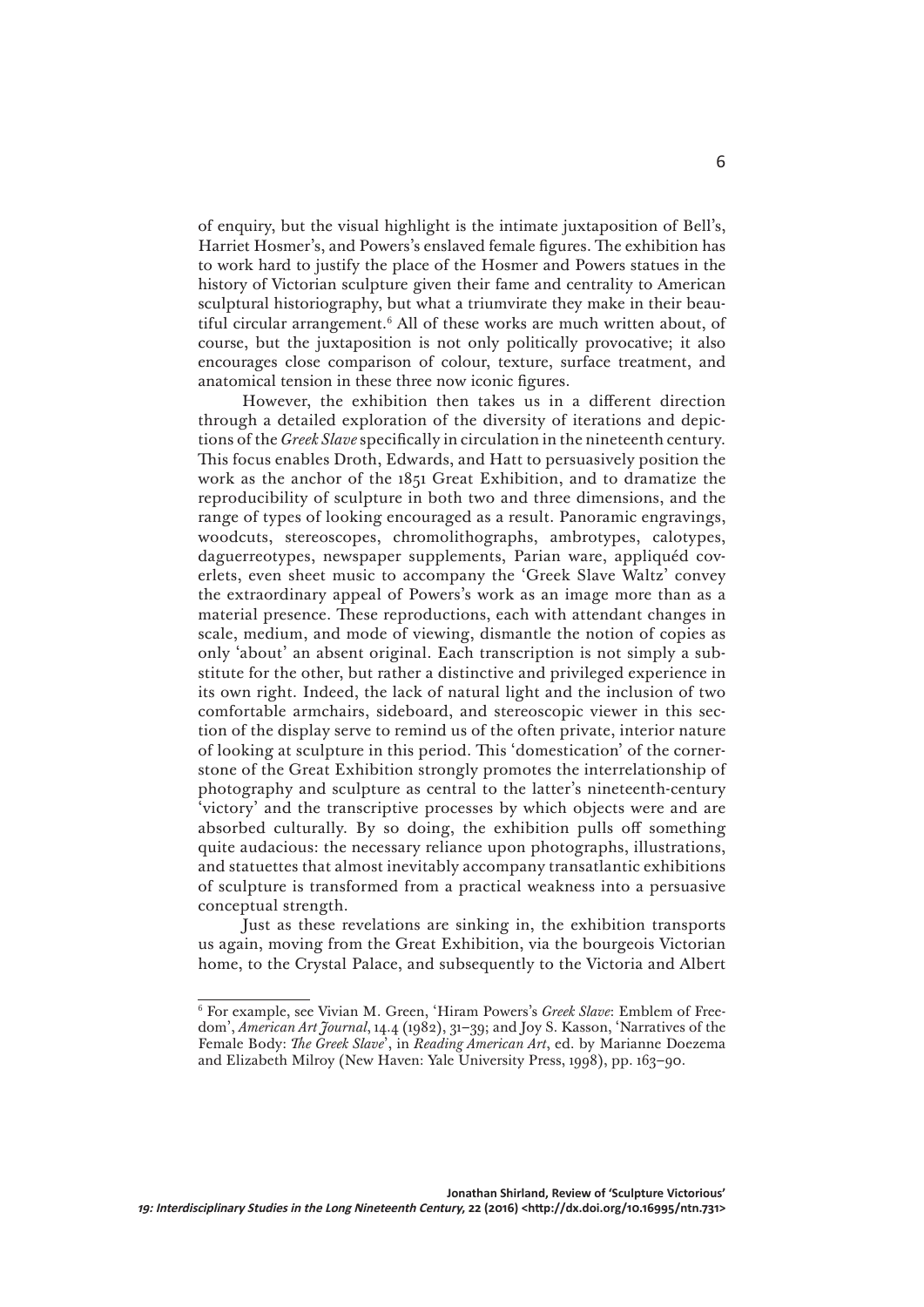Museum, with only a subtle concrete divide in the wall and floor as a facilitator. Suddenly, one is looking down upon plaster cast copies from ecclesiastical buildings across Europe and the sensation of a symbolic repatriation of the bodies of English monarchs is enacted, particularly via the 1852–54 cast of the thirteenth-century tomb of Eleanor of Aquitaine from Fontevraud Abbey in France. Yet, surprisingly, a sense of intimacy is retained as a recurring refrain across often abrupt shifts in display context and reproductive media: copies of tombs are brought into close proximity in new spaces, statues from high up in the House of Lords are transported down to eye level, death masks add a frisson of personal closeness to otherwise distant national monument schemes, stereoscopic images of the ideal female sculptural nude can be revealed from behind a curtain. For me, this is one of the most unexpected and affecting lessons of the exhibition. The best example of the (false) immediacy and intimacy of encounter facilitated by new reproductive media is Elkington's 1873 copper electrotype of the famous monument to Queen Elizabeth I in Westminster Abbey, which is transformed in the exhibition from a marble tomb effigy into an upright portrait seemingly offering the disconcerting sensation of reciprocal eye contact with the viewer as the cushion almost becomes an extension of Elizabeth's dress. The exhibition benefits from the 'aura' that even mass-produced mechanical reproductions can carry once they are themselves over one hundred years old, and the relatively subdued lighting, ceiling height restrictions, and cramped physical spaces of the YCBA are a real advantage in this respect, and perhaps work to the objects' and images' benefit compared to the more spacious galleries of Tate Britain.

In comparison, the section explicitly devoted to the theme of 'Sculpture and Antiquity' is less compelling and feels more fragmentary. It is this bay that felt most impoverished compared to the version promised at Tate Britain, with Leighton's presence reduced to his 1880 selfportrait in front of a fragment of the Parthenon frieze, and works in the catalogue like John Gibson's *Hylas Surprised by the Naiades* of 1826–36 and *Tinted Venus* of 1851–56, and Raphael Monti's *Veiled Vestal* of 1847 much missed. But the citing of important works omitted from display is often the laziest of exhibition criticisms, and the cameos set into jewellery in this section, particularly *The Devonshire Parure* of 1856, are dazzling aesthetically as well as historically. This bay also serves as an effective splice between the first half of the show and the stunning works in the 'Craft and Art' section where the fluctuating and sometimes fraught relationship between art and manufacture is recast again with a new urgency towards the end of the nineteenth century and sculpture, the exhibition implies, becomes more restricted again to a narrow, elite market (Droth, Edwards, and Hatt, p. 28). This is reflected in the increased influence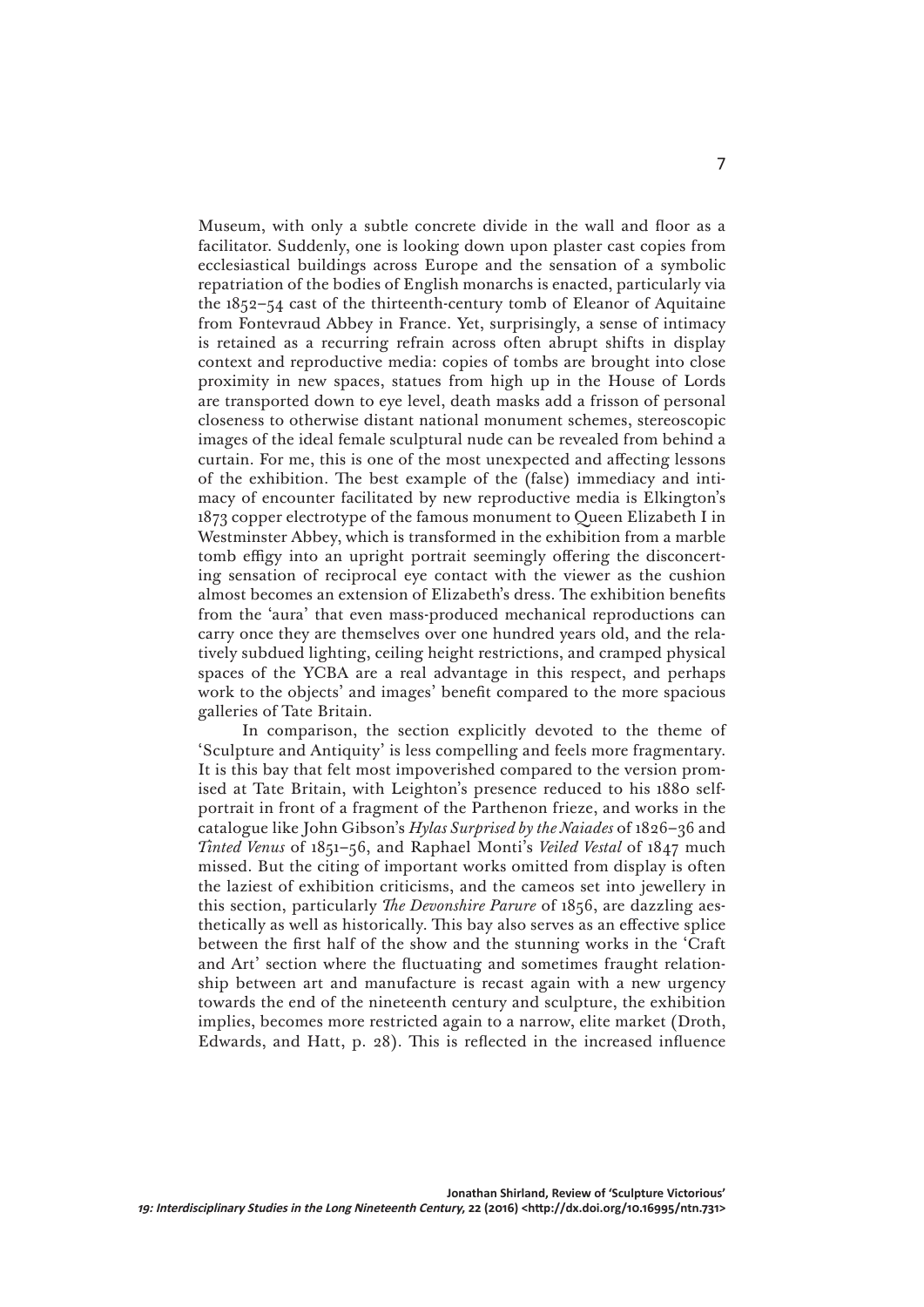of, and artists' participation in, advocacy groups like the Art Workers' Guild and the Arts and Crafts Exhibition Society. Despite this shift, the exhibition doggedly resists the conventional compartmentalizing of Victorian sculpture, circumventing the 'New Sculpture' as a category to stress the continuities across the Victorian period, a position enhanced by the sense of constantly circulating objects and iconography, and an unrelenting stress on new materials and techniques of reproduction driving sculptural production forward.7

Another fascinating theme running throughout the exhibition is the relationship between painting and sculpture. The tensions in sculptural representations of painted originals is particularly strong in works like Mary Seton Watts's 1891 bronze triptych of panels that transform her husband's paintings *Love and Death*, *Death Crowning Innocence*, and *The Messenger* into varying levels of relief. Used for decades at the entrance of the cemetery of her Scottish family seat at Aldourie Castle, the wings of the angel in the central panel generate a particularly dramatic series of deeply cut lines and concentric voids, while the weathered patina evokes the murky green palette of the painted source. Edward Burne-Jones's *Perseus and the Graiae* is more extraordinary in its multimedia and multilevel scheme of silver and gold leaf, gesso, and oil on oak panel. Commissioned by Lord Arthur Balfour in 1875 to decorate a room in his London home, *Perseus and the Graiae* was intended to be part of a series of six oil paintings, punctuated by four wooden panels in gesso, and was exhibited at the Grosvenor Gallery in 1878 (Droth, Edwards, and Hatt, p. 390). The combination of gilded gesso relief, oil paint, and the prominent grain of the untreated wood creates a strange, indeterminate space between painting and sculpture, and is symptomatic of the surface oddness of many of the works in the exhibition. This troubling interplay is explored further in exhibits like the *Queen Victoria Brooch* by Paul-Victor Lebas and Félix Dafrique from 1851 which is based on an 1838 portrait by Thomas Sully, and in Edward William Wyon's reliefs based on Sir Thomas Lawrence's painted portrait *The Calmady Children* of 1823. These objects in some respects reverse the process of depicting sculptures in photography that the section devoted to the *Greek Slave* explored so compellingly. I wish a section of the exhibition was explicitly devoted to exploring this reciprocal exchange precisely because the relief reproductions in plaster, wax, and electrotype seem so odd; a new exhibition about the reciprocal translations of paintings into sculpture in the Victorian period would make a wonderful follow-up to 'Sculpture Victorious'*.* In these exchanges, there is a faint echo of the tremendous jolt generated by the 'actual' casket

<sup>7</sup> For an explanation of the New Sculpture, see Susan Beattie, *The New Sculpture*  (New Haven: Yale University Press, 1983).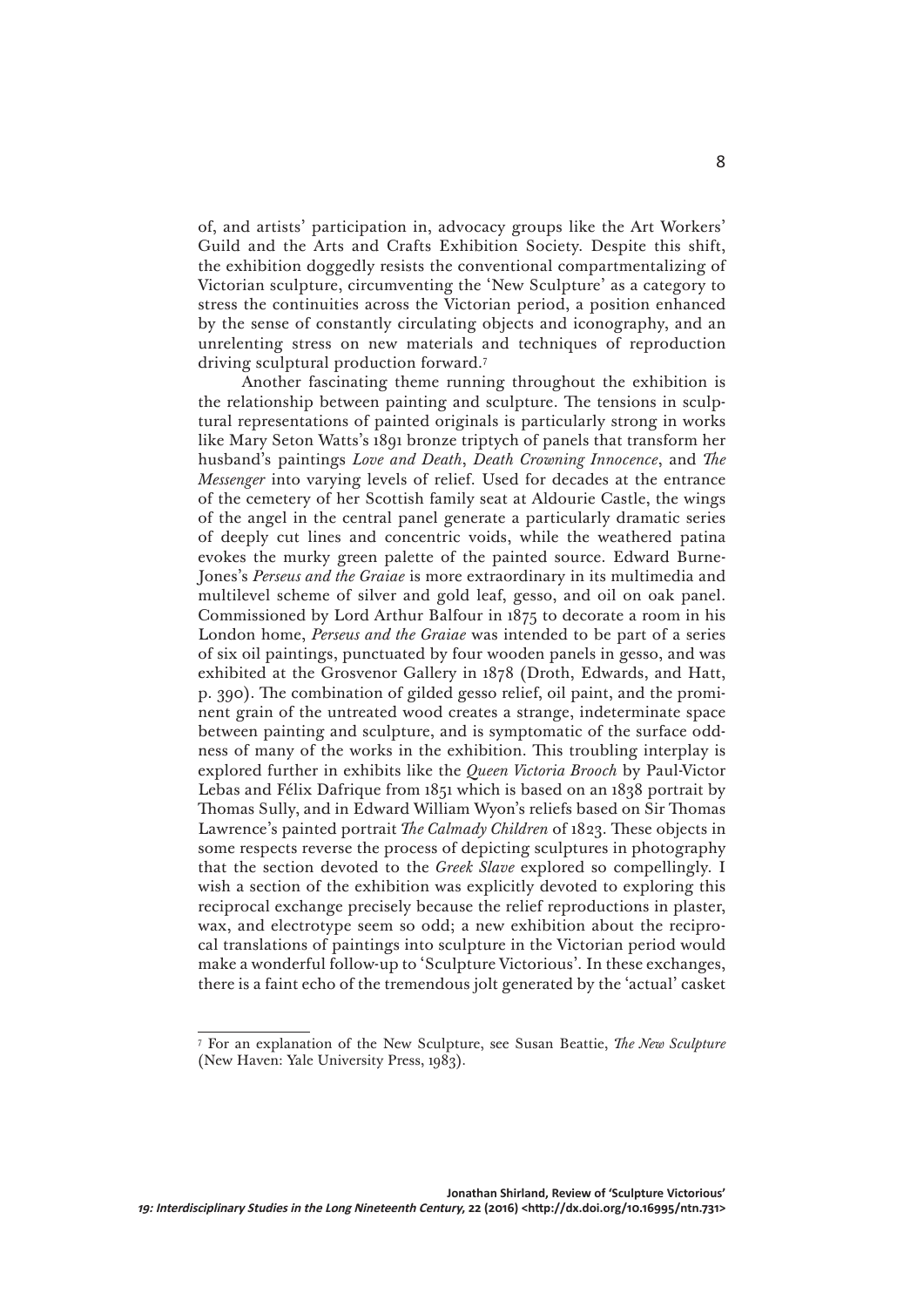in Harry Bates's *Pandora* of 1890 and the attendant collapsing of distinctions between image world and 'real' world.8

The exhibition ends with, and is brought full circle by, William Reynolds-Stephens's *A Royal Game* of 1906–11 which plays off Westmacott's use of electrotyping in the first room and combines bronze, wood, stone, abalone, and glass. Presented to the National Gallery of British Art (now Tate Britain) by the Trustees of the Chantrey Bequest, this extraordinary work is an apt summation of the show in its fusion of categories  $-$  in this case Elizabethan tomb and equestrian statue — and balancing of historical nostalgia with modern technology. Indeed, it encapsulates the two most important dynamics the show confronts: it relates to the unifying principle of 'sculpture victorious' by persuasively demonstrating sculpture's ongoing ubiquity and importance, but it is a victory on what terms exactly? The sense of sculpture as image and idea as much as 'body double' and material thing is in compelling tension with the show's focus on objects on their own terms — their individual uniqueness and exploration of materials.9 The effect of this dialectic is like a hall of mirrors, and so the victory achieved is anything but an uncontested one. The sense of a fragile, self-conscious victory superseding the residues of Victorian self-confidence seems to me to be embedded in these disquieting surfaces, and is animated perhaps by the flawed attempt to unify class and taste inherent in the mission of much Victorian sculpture. Its efforts to harmonize and stabilize through shared and universally accepted moral ideas never feels secure, and seems vulnerable to the eruption of shifting class relations in Victorian Britain that both produced the victories celebrated in the sculptures and threatened to undermine them.<sup>10</sup> This relates to the other most important dynamic generated by the exhibition: Victorian sculpture is made challenging, innovative, difficult, and modern again, but at the same time the experience of being with it remains strangely comforting, nostalgic, even conformist. This dialectic relates in some ways to the catalogue introduction's identification of the interplay in Victorian sculpture between timelessness and timeliness (Droth, Edwards, and Hatt, pp. 51–52). For all of the victories achieved by the show the nagging doubt contained in the question of whether the exhibition persuasively makes Victorian sculpture have a 'persisting present' or future alongside the concomitant sensation of a familiar but ultimately calcified sense of a 'great' Britain remains. Nonetheless it seems inconceivable that this monumental enterprise — a model of scholarly enquiry fused with

<sup>8</sup> For an excellent analysis of this sculpture, see David J. Getsy, 'Privileging the Object of Sculpture: Actuality and Harry Bates's *Pandora* of 1890', *Art History*, 28 (2005), 74–95.

<sup>9</sup> I mean to reference here David Getsy's influential argument in *Body Doubles: Sculpture in Britain 1877–1905* (New Haven: Yale University Press, 2004).

<sup>&</sup>lt;sup>10</sup> For a discussion of the relationship between class and taste in Victorian culture, see Droth, Edwards, and Hatt, pp.  $41-42$ .